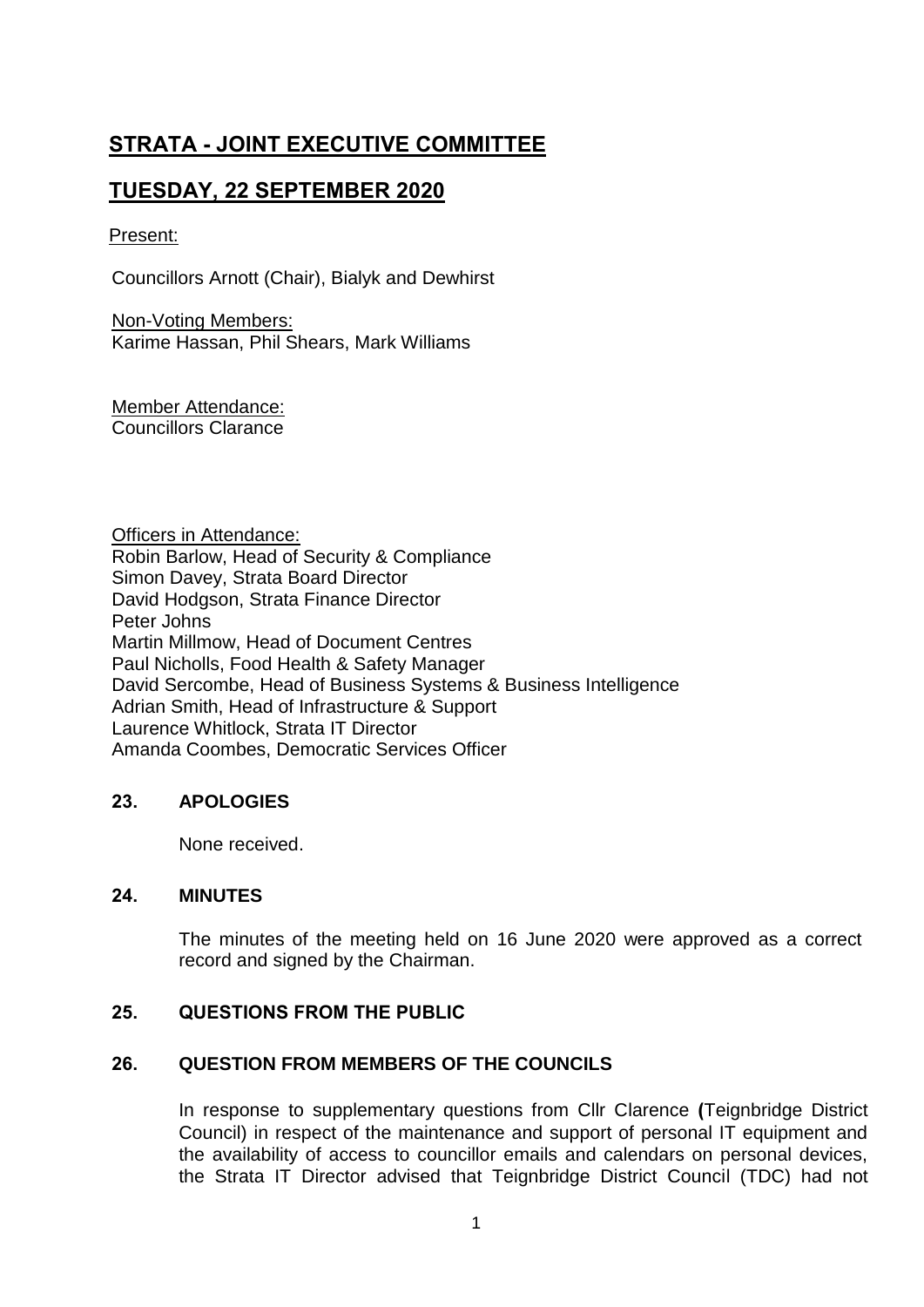currently taken up the option of the enhanced service, whereas East Devon District Council had. The enhanced service was a chargeable option, and this had previously been presented to the TDC Overview and Scrutiny Committee, but funding was not approved.

In respect of the maintenance, Cllr Dewhirst stated that there were no plans for Strata to maintain personal equipment, as the authority had provided an iPad for councillor use.

## **27. STRATA IT DIRECTOR & MANAGER'S REPORT**

The Strata IT Director presented the report on activity from 1 May to 31 July 2020, identifying key activities, successes and areas for improvement (presentation attached to minutes).

He brought members attention to the 'Value for Money' question which he advised had required Strata to look at what they do now compared to the starting point in 2014, and to also look at associated costs now compared to 2014 costs + RPI. The outcome of this exercise would be circulated to councillors.

During discussion, members raised questions regarding the use of the software application Microsoft Teams. Strata were currently working with the three authorities and a series of workshops had been setup to explore how the authorities may benefit from MS Teams and this would then enable a set of clear requirements to be defined, and a business case potentially drawn up. It was emphasized that any early phase deployment of MS Teams would not replace the Skype for Business telephony platform or the Zoom conferencing platform.

**RESOLVED** that the report be noted.

## **28. STRATA FINANCE REPORT**

The Strata Finance Director presented the report advising on the financial position of Strata at the end of quarter 1 of the financial year 2020/2021, including both revenue and capital spend. He advised that the Company had been given a total of £6.60 million to run the IT Services in 2020/21 along with funding for various capital projects.

**RESOLVED** that the report be noted.

#### **29. STRATA ICT REPORT - DEVON AUDIT PARTNERSHIP ANNUAL AUDIT REPORT**

The Strata IT Director stated p revious reports had highlighted the strengths of both the Strata's strategic concept and direction and, in the day to day delivery of the full range of IT services to the Partners. Work undertaken this year further